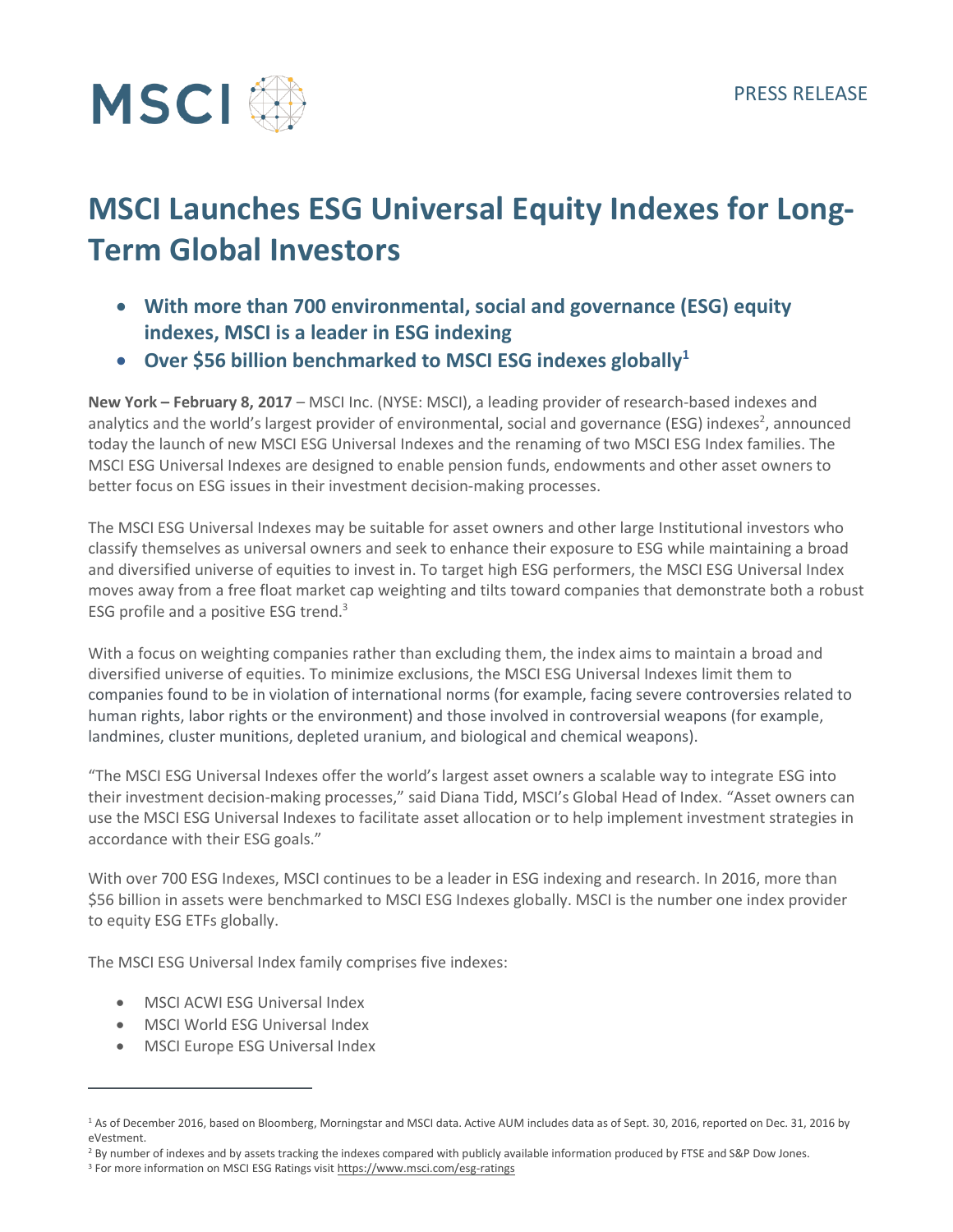

- MSCI EM (Emerging Markets) ESG Universal Index
- MSCI USA ESG Universal Index

#### **MSCI's ESG Indexes**

MSCI's ESG Indexes offer institutional investors a suite of equity indexes designed to support varied approaches to ESG investing. In addition to the launch of the MSCI ESG Universal Indexes, the existing MSCI ACWI ESG and MSCI ACWI SRI Indexes will be renamed this June as described in the table below. The newly named indexes will continue to provide institutional investors with transparency into ESG sustainability and values alignment, as well as the ability to compare holdings.

| <b>Current Index Family Name</b>        | <b>Current Index Name</b> | <b>Renamed Index and Family Name</b> |
|-----------------------------------------|---------------------------|--------------------------------------|
| <b>MSCI Global Sustainability</b>       | MSCI ACWI ESG             | <b>MSCI ACWI ESG Leaders</b>         |
| <b>MSCI Global Socially Responsible</b> | <b>MSCI ACWI Socially</b> | MSCI ACWI SRI                        |
|                                         | Responsible               |                                      |

To learn more about MSCI's ESG Index family, visit [www.msci.com/esg-index-family](http://www.msci.com/esg-index-family)

-Ends-

### **About MSCI**

For more than 40 years, MSCI's research-based indexes and analytics have helped the world's leading investors build and manage better portfolios. Clients rely on our offerings for deeper insights into the drivers of performance and risk in their portfolios, broad asset class coverage and innovative research.

Our line of products and services includes indexes, analytical models, data, real estate benchmarks and ESG research.

MSCI serves 97 of the top 100 largest money managers, according to the most recent P&I ranking.

For more information, visit us at [www.msci.com.](http://www.msci.com/)

### **Media Inquiries**

| <b>Americas:</b>                  | Jennifer Compton          | jennifer@jandlcommunications.com |  |
|-----------------------------------|---------------------------|----------------------------------|--|
| <b>EMEA:</b>                      | <b>MHP Communications</b> | MSCI@mhpc.com                    |  |
| <b>Asia Pacific:</b>              | Jenny Jia                 | jenny.jia@msci.com               |  |
| <b>MSCI Global Client Service</b> |                           |                                  |  |
| <b>EMEA Client Service</b>        |                           | +44 20 7618.2222                 |  |
| <b>Americas Client Service</b>    |                           | 1 888 588 4567 (toll free)       |  |
| Asia Pacific Client Service       |                           | + 852 2844 9333                  |  |

This document and all of the information contained in it, including without limitation all text, data, graphs, charts (collectively, the "Information") is the property of MSCI Inc. or its subsidiaries (collectively, "MSCI"), or MSCI's licensors, direct or indirect suppliers or any third party involved in making or compiling any Information (collectively, with MSCI, the "Information Providers") and is provided for informational purposes only. The Information may not be modified, reverse-engineered, reproduced or redisseminated in whole or in part without prior written permission from MSCI.

The Information may not be used to create derivative works or to verify or correct other data or information. For example (but without limitation), the Information may not be used to create indexes, databases, risk models, analytics, software, or in connection with the issuing, offering, sponsoring, managing or marketing of any securities,